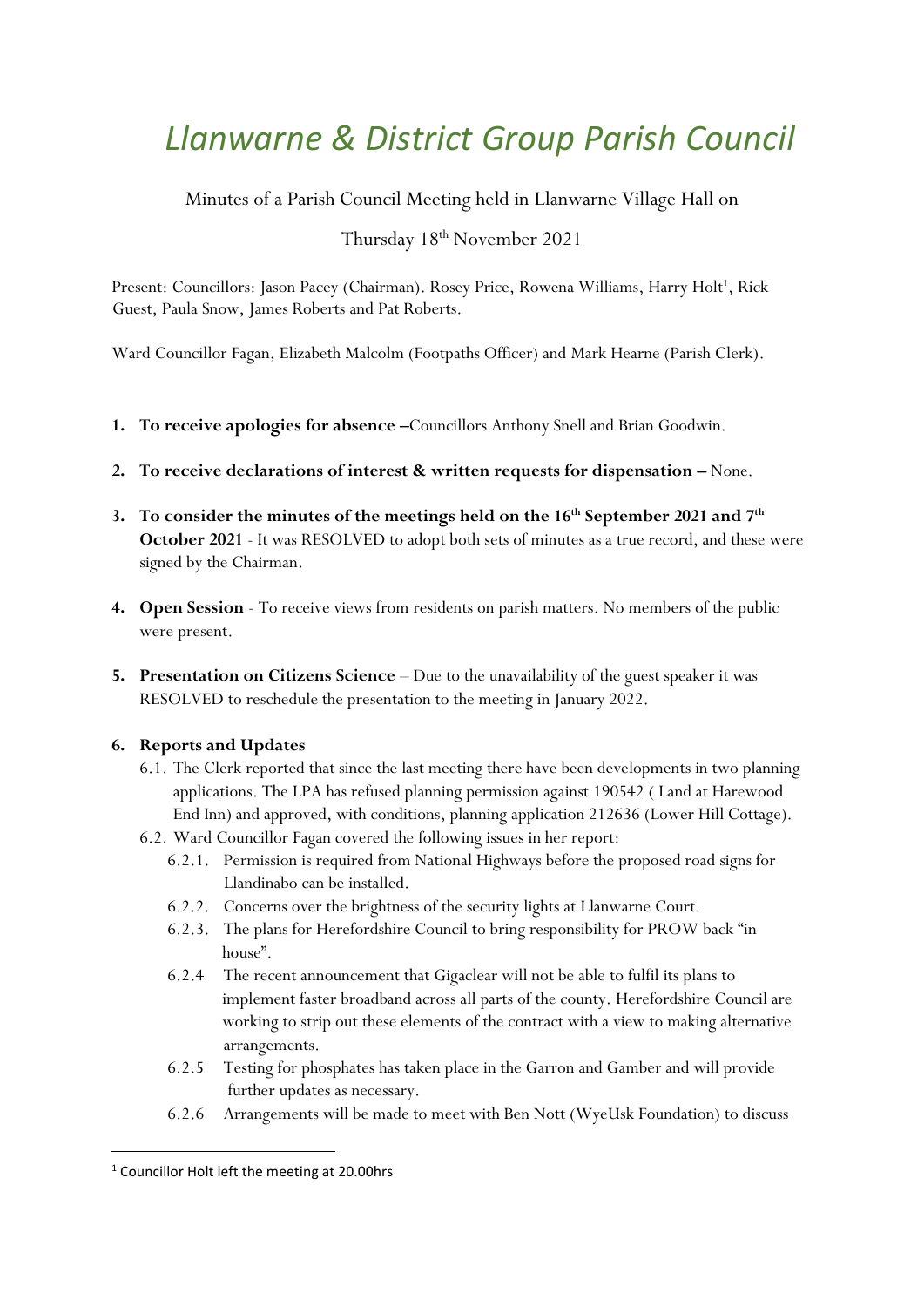matters of note.

- 6.3. **Footpaths Officer Report –** The Footpaths Officer reported on several PROWs which need attention commenting specifically on PC7, PC8 and TM3 and others were identified requiring remedial work as detailed in the papers circulated prior to the meeting. Councillors acknowledged that much work is needed on the PROW network, but the timing of this work is key. It was RESOLVED that the Clerk forwards the details provided to the Lengthsman (Terry Griffiths) asking for a quote to make the required repairs.
- 6.4 **Report from the Lengthsman** The Lengthsman was not present at the meeting and no report had been submitted
- 6.5 **Locality Steward** No defects which need to be reported to the Locality Steward were identified.
- 6.6 **Village Hall Refurbishment** Ward Councillor Fagan reported that an application for grant funding has been submitted and, if successful, will be used to purchase curtains/stage curtains. With the availability of free wi-fi it is hoped that the hall will be used more widely which could include the live streaming of events. It is also hoped that the space upstairs could be made available for therapy sessions. The IT infrastructure available in the hall would also enable the Parish Council to screen detailed papers such as planning applications during future meetings.

#### **7. Flooding**

- 7.1. **Update on Meeting with Llangarron Parish Council** The Chairman reported that the Garron and Gamber group last met on the  $16<sup>th</sup>$  September 2021 which was followed by a site meeting involving representatives from Herefordshire Council and Balfour Beatty on the  $27<sup>th</sup>$ September 2021. During the second meeting several issues were discussed including:
	- Cover crops and the funding/equipment that might be available.
	- Natural Flood management.
	- Cutting of grips on the road from Llanwarne Court to the village car park.
	- The culvert under the Old Rectory including a suggested earth bund across the car park to hold the water above the village.
	- To explore funding options from the Environment Agency and/or Herefordshire Council to cover the cost of engineering design work for flood culverts and earth bund. Ward Councillors Fagan and Swinglehurst are exploring all the available funding options.
	- Recognition that the weir and sluice downstream of the village is likely to be a contributory factor to the flooding issues.

The Chairman also reported Councillor Nigel Moore (Llangarron Parish Council) has agreed to obtain a quote from a local hydrologist for a full catchment survey.

- 7.2. **Riparian Rights –** Following a brief discussion it was RESOLVED that the Clerk circulates a copy of the recent protocol published by Herefordshire Council and noted that this may be an issue for the next meeting.
- 7.3. **Flood Plans** Councillors noted that the deadline for responding to the Environment Agency's survey is the 21<sup>st</sup> January 2022 and would be discussed at the meeting on the preceding day.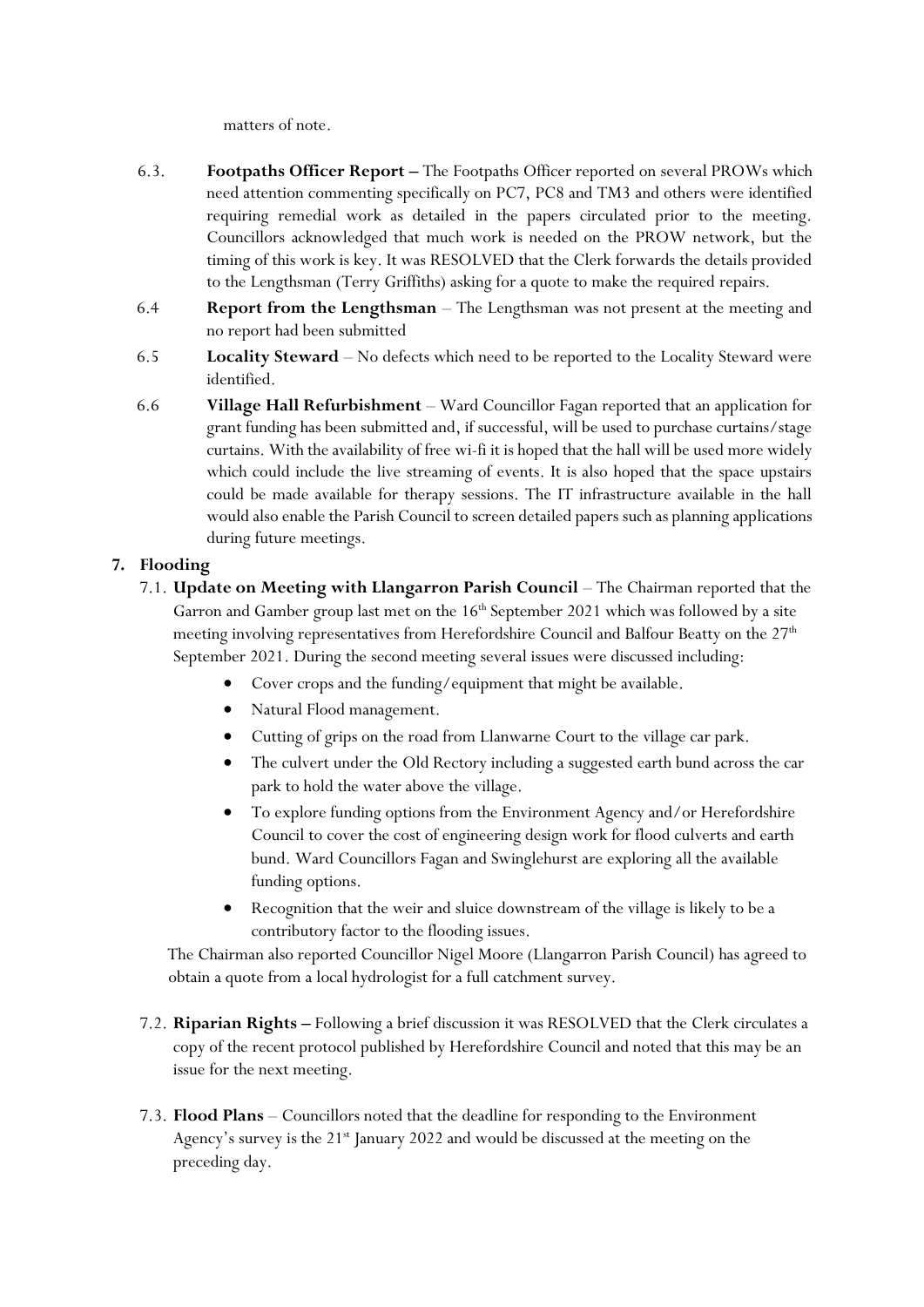- **8. Proposal to Change the Name of the Parish Council** To reduce the financial liability on the Parish Council in the event of an election it was agreed, in principle, to change its name and it was RESOLVED that the Clerk reports back on the steps necessary to implement this change.
- **9. Road Signs on the A49 at Llandinabo** This issue was considered during the report provided by Ward Councillor Fagan and no further discussion took place.
- **10. Light Pollution in Llanwarne** Councillors discussed a complaint over light pollution emanating from Llanwarne Court. It was noted that the cause of the "problem" was security lights which is understood gives some reassurance to the resident concerned. It was considered that advice from someone knowledgeable about home security issues might help resolve the issue and it was RESOLVED that Councillor Guest approach the resident to broach the subject in the first instance.
- **11. Planning** No planning applications have been received for consideration.

#### **12. Finance**

- 12.1. The current bank balance is £7,812.69
- 12.2. Councillors noted the payment made to the former Clerk for October 2021.
- 12.3. Councillors approved the following payments:
	- 12.3.1. Lengthsman (Invoices TGC1643 & TGC1644 £2000.00 (ex VAT)<sup>2</sup>
	- 12.3.2. HALC Recruitment Services(Invoice H1368) £200.00 (ex VAT)
	- 12.3.3. Kate Hughes (Reimbursed for cost of a poppy wreath £20.00
- 12.4. **Draft Precept and Budget 2022/23** Following discussion, it was RESOLVED to leave the precept unchanged at £10k for 2022/23. It was further RESOLVED to approve the draft budget for next year.
- 12.5. **Additional Signatory to the Parish Council Bank Account** Following discussion it was decided to defer any action to add another signatory to the Parish Council bank account.
- **13. Councillor Training** Councillor Price reported that HALC will provide a bespoke training course for the Parish Council at a cost of  $£200$  (ex VAT). It was RESOLVED that the Clerk circulates a copy of the latest training schedule published by HALC to identify which specific issues would be of interest. In terms of timing, it is aimed to hold a training event in the early part of 2022 but avoiding the period between mid- February 2022 to mid- March 2022.
- **14. Clerk's Information Sheet** The Clerk reviewed the information sheet and specifically sought advice from Ward Councillor Fagan on the closing date for registering footpaths. Ward Councillor Fagan advised that the closing date is 2026 and agreed to source and circulate a copy of the footpaths map.

#### **15. Items for the Next Meeting**

15.1. Defibrillator Training

<sup>&</sup>lt;sup>2</sup> Invoices submitted as part of the Drainage Grant and costs will be reimbursed by Herefordshire Council.